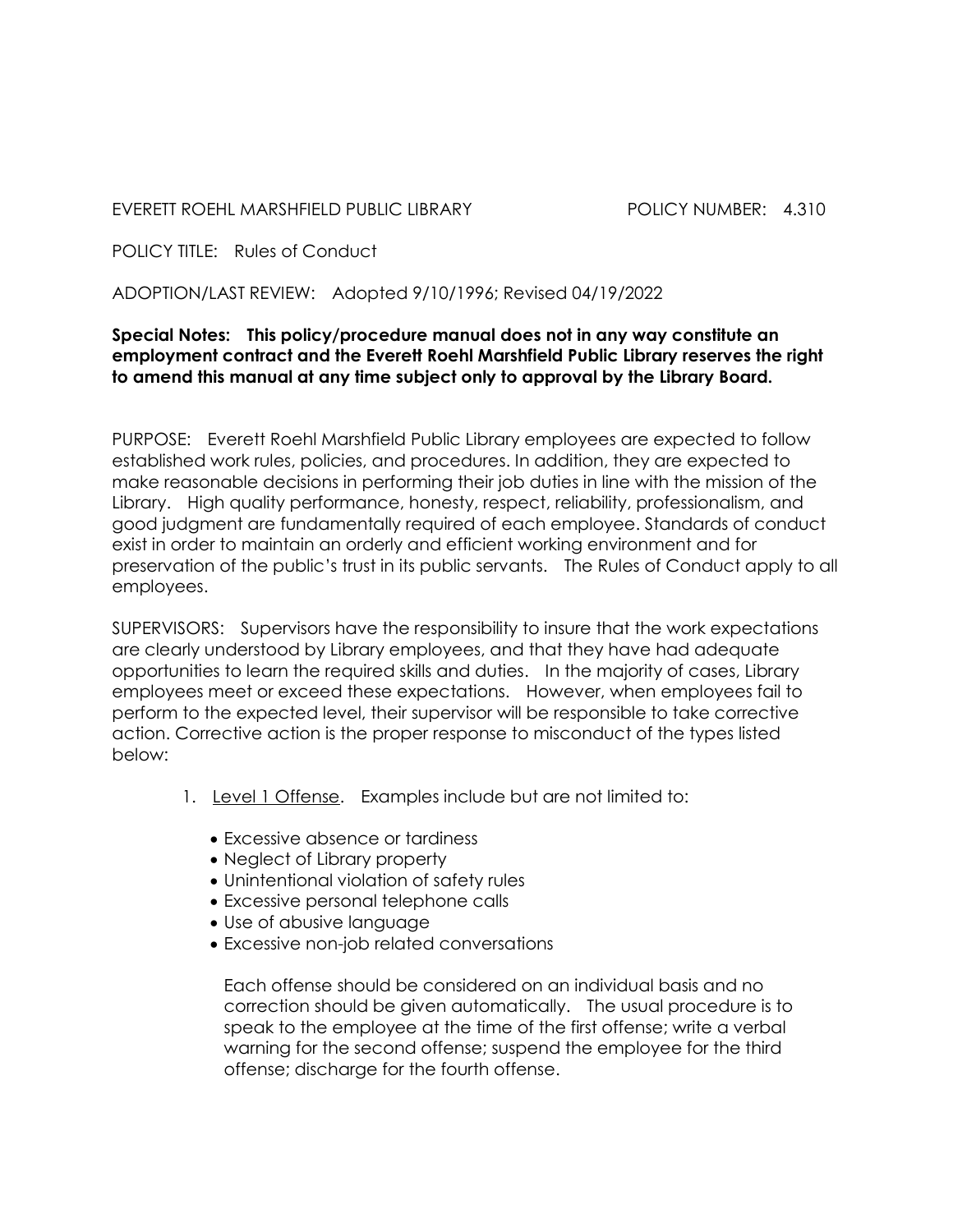- 2. Level 2 Offense. Examples include but are not limited to:
	- Drug or alcohol abuse\*
	- Conduct which disrupts business activities
	- Carelessness or inefficiency affecting the safety of fellow employees or the public

 The usual procedure is that a written warning be issued for the first offense; termination for the second offense.

- 3. Level 3 Offense (for which the appropriate action is usually immediate suspension and/or termination). Examples include but are not limited to:
	- Theft of Library property, property of another employee or the property of a customer
	- $\bullet$  Insubordination, or refusing to follow instructions
	- **Intoxication during work hours\***
	- Willful misuse of Library property
	- Deliberate injury to another person
	- Falsification of any library records, reports, or documents
	- Obtaining employment on the basis of false or misleading information or falsifying of job application
	- Conviction in a court of record of a felony as defined by Wisconsin **Statutes**

## CORRECTIVE ACTION:

The Library treats all violations of policy, Rules of Conduct, department procedures, and general expectations of professional conduct very seriously. Violations of these can subject an employee to discipline, up to and including discharge.

The Library's corrective action program is designed to encourage individuals to be high quality employees and to remove employees from service who cannot or will not meet that high standard of performance. Some discipline is intended to be corrective in nature to allow the employee an opportunity to rehabilitate his or her conduct, and employee misconduct may call for severe forms of discipline such as suspension, transfer, demotion, termination or other action. In some cases, dismissal of an employee is appropriate because of the seriousness or continuation of unacceptable conduct. The appropriate level of discipline is determined by management on a case-by-case basis, and any pre-termination disciplinary measure may be passed over in favor of more severe discipline including termination of the employee. The Library's use of any form of progressive discipline does not change any employee's status as an at-will employee or create any additional contractual rights.